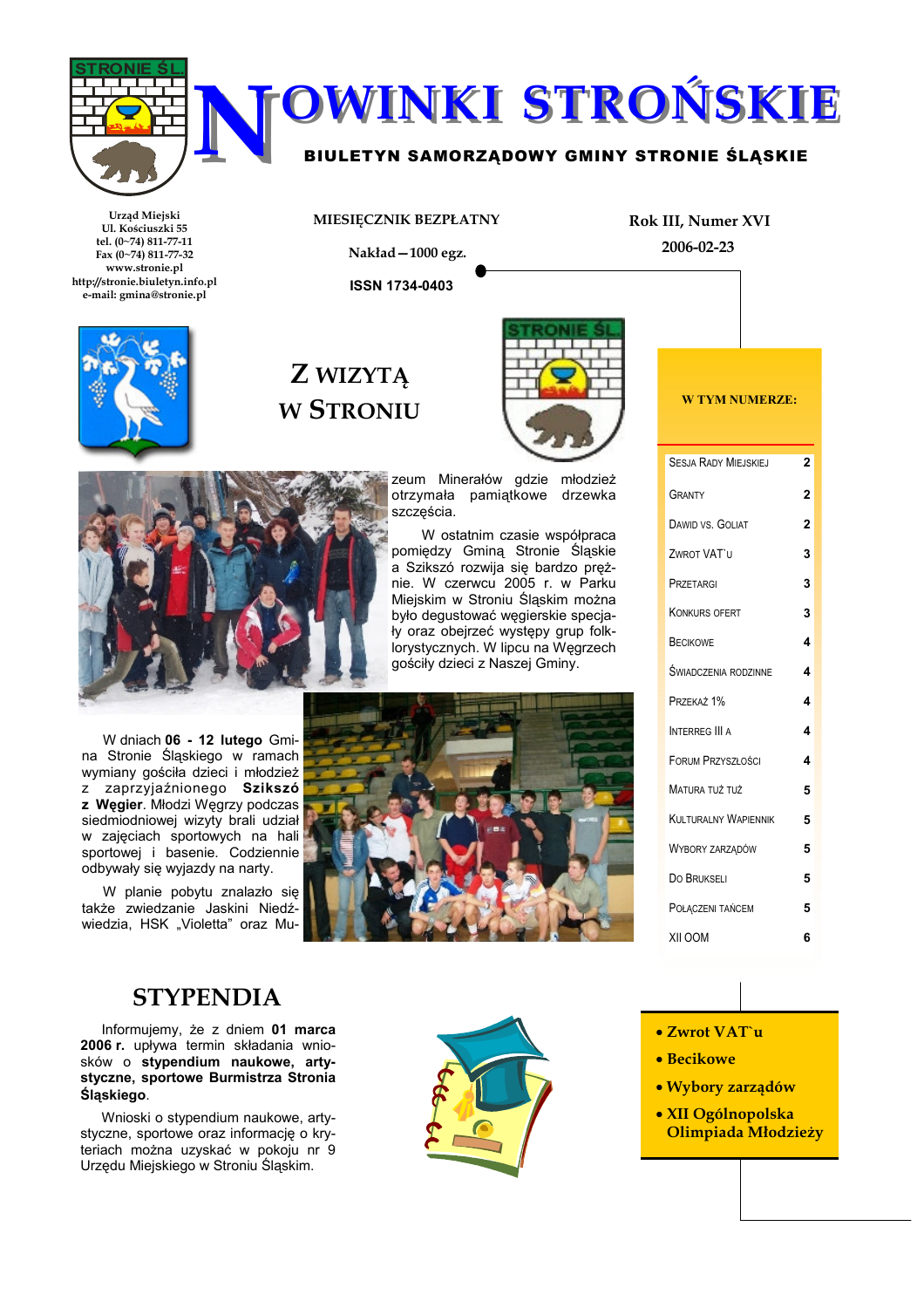# **XXXVIII SESJA RADY MIEJSKIEJ**

Zapraszam na XXXVIII sesję Rady Miejskiej w Stroniu Śląskim, która odbędzie się w dniu 27 lutego 2006 roku o godzinie 11:00 w sali konferencyjnej Urzędu Miejskiego, ul. Kościuszki 55 w Stroniu Śląskim.

#### PROPONOWANY PORZADEK SESJI

1 Otwarcie sesii

- 2. Ustalenie porzadku obrad.
- 3. Ocena funkcjonowania służby zdrowia oraz analiza stanu zabezpieczenia potrzeb zdrowotnych ludności na terenie Gminy Stronie Śląskie:
- Komisia Zdrowia. Oświaty. Kultury. Kultury Fizycznej, Turystyki i Pomocy Socjalnej Rady Miejskiej w Stroniu Ślaskim.
- ◆ Kierownicy Niepublicznych Zakładów Opieki Zdrowotnei w Stroniu Ślaskim.
- Dyrektor Wydziału Zdrowia i Polityki Społecznej Starostwa Powiatowego w Kłodzku.
- Dyrektor Specialistycznego Centrum Medvcznego w Polanicy Zdroju.
- Kierownik Pogotowia Ratunkowego w Kłodzku.
- ♦ Burmistrz Stronia Śląskiego,
- ◆ Dyskusia.

Minister Kultury i Dziedzictwa Narodowego ogłosił w dniu 13 stycznia programy operacyjne na rok 2006, które stanowią podstawę do ubiegania się o dofinansowanie projektów obejmujących między innymi: ochronę zabytków, edukację patriotyczną i kulturalną, promocję twórczości artystycznej profesjonalnej i amatorskiej oraz promocję czytelnictwa. Informacje dotyczące celów i zadań poszczególnych programów, wykaz uprawnionych wnioskodawców, tryb naboru wniosków wraz kryteriami ich oceny oraz niezbędne formularze znajduia sie na stronie internetowei Ministerstwa www.mkidn.gov.pl w linku Programy Operacyjne.

### Wnioski można składać od 16 stycznia 2006 r.

**Caroles 0000000000** 

Fundacja Wspomagania Wsi, Program Małych Dotacji GEF/SGP UNDP oraz Bank Inicjatyw Społeczno Ekonomicznych ogłaszają konkurs grantowy realizowany we wsiach i miasteczkach do 6000 mieszkańców "Ochrona różnorodności biologicznej szansą dla wsi" czyli sposoby na rozwój gospodarczy terenów wiejskich w oparciu

- 4. Przyjęcie protokołu z poprzedniej sesji Rady Miejskiej w Stroniu Śląskim.
- 5. Sprawozdanie z bieżącej działalności Burmistrza Stronia Ślaskiego w okresie między sesjami.
- 6. Wyrażenie opinii dotyczącej zamiany pomiedzy Gmina Stronie Śląskie a osobami fizycznymi nieruchomości nie zabudowanych, położonych w obrębie Stronie Wieś (DRUK Nr I).
- 7. Wyrażenie opinii w sprawie nabycia przez Gminę Stronie Śląskie od osób fizycznych nieruchomości nie zabudowanej, położonej w obrębie Stronie Wieś (DRUK Nr II).
- 8. Zmiany w uchwale Nr XXVII/256/05 Rady Miejskiej w Stroniu Śląskim z dnia 21 lutego 2005 roku w sprawie określenia zasad nabycia, zbycia i obciażania nieruchomości będacych własnością Gminy Stronie Śląskie oraz ich wydzierżawianiu i najmu na okres dłuższy niż trzy lata (DRUK NR III).
- 9. Zmiany w statucie Młodzieżowej Rady Miejskiej w Stroniu Śląskim (DRUK Nr IV).
- 10. Zapytania i wolne wnioski.
- 11. Sprawy bieżące Rady Miejskiej.
- 12.Zamknięcie sesji.

### DOFINANSOWANIA - GRANTY

o zrównoważone wykorzystanie rodzimych ras zwierząt gospodarskich i rodzimych gatunków roślin uprawnych i ozdobnych

Aby wziąć udział w konkursie należy zgłosić projekt, którego celem będzie aktywizacja społeczna i gospodarcza mieszkańców wsi i małych miasteczek połaczona z ochrona i zrównoważonym wykorzystaniem rodzimych ras zwierząt gospodarskich i rodzimych gatunków roślin uprawnych i ozdobnych. Działania podejmowane w ramach projektu mają ograniczać przyczyny ubóstwa i bezradności mieszkańców wobec trudnych sytuacji życiowych, aktywizować ich i angażować we wspólne działania podnoszące jakość życia.

Maksymalna kwota, o którą można się ubiegać wynosi 10.000 złotych, minimalna 4.000 złotych.

Termin składania wniosków upływa 03 kwietnia br

Trwa nabór na projekty szkoleniowodoradcze organizowane przez MEDIA-TOR Ośrodek Szkoleń i Doradztwa Gospodarczego ze Świdnicy oraz Doradztwo Gospodarcze DGA S.A. z Poznania pod tytułem "Nowy zawód-

# **DAWID POKONAŁ GOLIATA**



Sąd Okręgowy Świdnicy zasądził od PKN ORLEN na rzecz Gmi-**Stronie** Śląskie, zwiazku niewykonaniem zobowiązania wybudo-

wania stacji paliw wraz z infrastruktura towarzyszącą, odszkodowanie w wysokości 86 760,20 PLN.

PKN ORLEN nie wyraził zgody na ugodę zaproponowaną przez Burmistrza Stronia Śląskiego polegającą na zwrocie nieruchomości przez PKN ORI EN

Obecnie, po rozmowach z przedstawicielami ORLENU, Gmina Stronie poszukuje inwestora, który odkupiłby teren od PKN ORLEN i wybudował stację paliw wraz z infrastrukturą towarzyszącą, co w znacznym stopniu przyczyni się do rozwoju Gminy.

szansą dla osób odchodzących z rolnictwa". Projekt ten jest współfinansowany ze środków UE oraz ze środków budżetu państwa.

Celem jest wsparcie rolników i domowników z Dolnego Śląska oraz innych osób zatrudnionych w rolnictwie chcacvch podiać zatrudnienie w sferze pozarolniczej poprzez zapewnienie: informacji zawodowej, usług doradczych, szkoleń i kursów, które wyposażą uczestników zajęć w umiejętności i kwalifikacje zawodowe umożliwiające wykonywanie nowego zawodu takiego jak: przewodnik turystyczny, pilot wycieczek, przedstawiciel handlowy, kelner, barman, przewoźnik, kasjer - sprzedawca, asystentka sekretarka, bukieciarz - florysta, projektant terenów zielonych.

Zakładane rezultaty to zwiekszenie zatrudnienia poza rolnictwem, zwiększenie mobilności zawodowej beneficientów ostatecznych, ograniczenie rozmiarów bezrobocia oraz zwiększenie dostępności usług w zakresie doradztwa zawodowego.

Formularz zgłoszeniowy jest dostępny internetowei stronie na www.projekty.mediator.pl  $oraz$ Gminnym Centrum Informacii w w Stroniu Śląskim (ul Kościelna 12).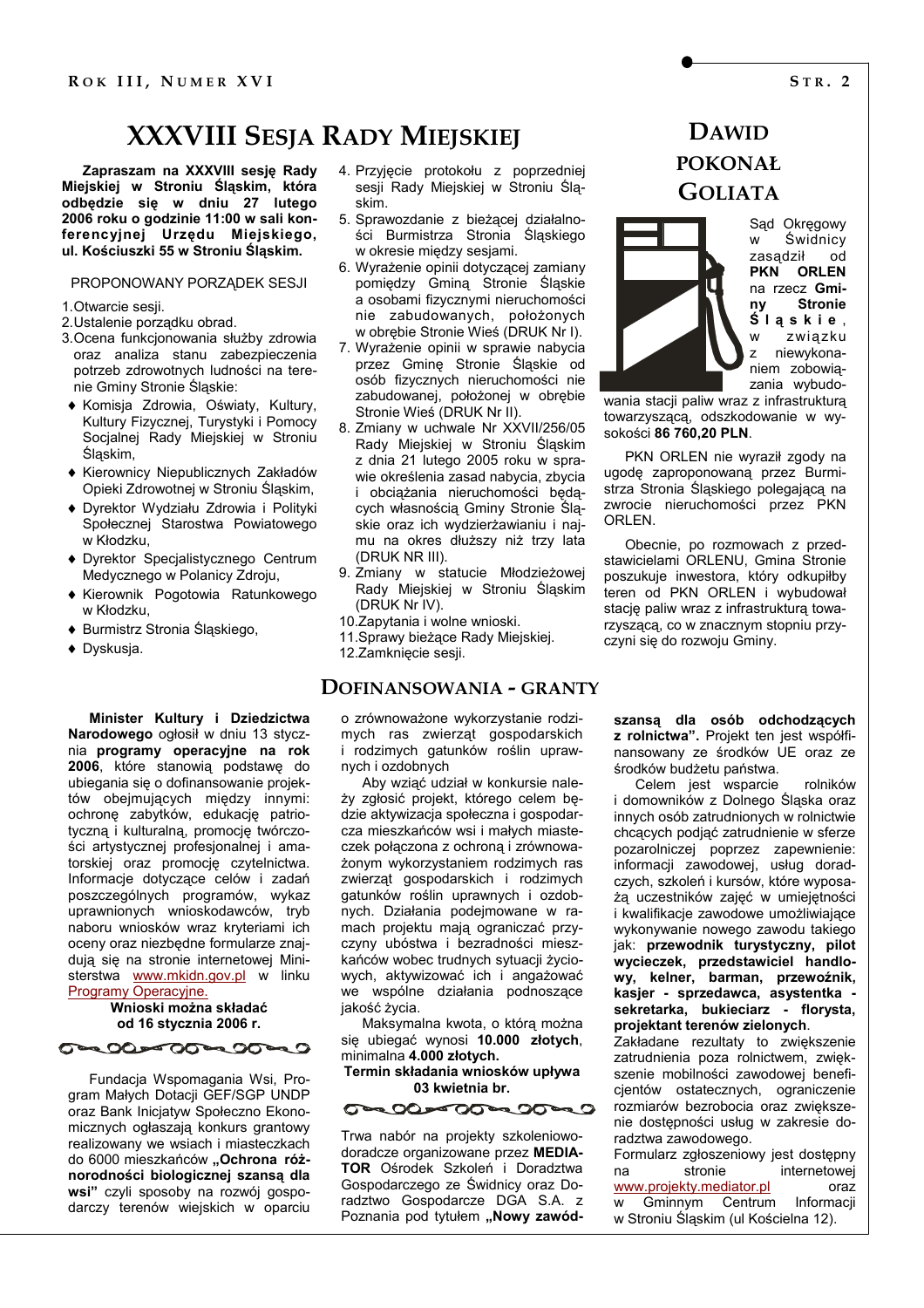# **ZWROT VAT'U**

Dnia 1 stvcznia 2006 roku weszła w życie ustawa o zwrocie osobom fizycznym niektórych wydatków związanych z budownictwem mieszkaniowym, ma ona zrekompensować inwestorom indywidualnym podwyżkę podatku VAT z 7% na 22% na niektóre wydatki związane z budownictwem mieszkaniowym, która nastąpiła, po przystąpieniu Polski do Unii Europejskiej.

W myśl przepisów tej ustawy prawo do zwrotu części wydatków poniesionych na zakup materiałów budowlanych związanych z inwestycją mieszkaniową będą miały osoby fizyczne, które poniosły wydatki na zakup materiałów budowlanych w związku z: budową budynku mieszkalnego: nadbudowa lub rozbudowa budynku na cele mieszkalne lub przebudową (przystosowaniem) budynku niemieszkalnego, jego części lub pomieszczenia niemieszkalnego na cele mieszkalne, w wyniku których powstał lokal mieszkalny; remontem budynku mieszkalnego lub lokalu mieszkalnego.

Jednym z warunków uzyskania zwrotu jest posiadanie, przez osobę ubiegającą się o zwrot, prawa do dysponowania nieruchomością na cele budowlane w rozumieniu w/w Ustawy.

Zwrot będzie dotyczył wydatków udokumentowanych fakturami VAT wystawionymi w okresie od 1.05.2004 r. do 31.12.2007 r. poniesionych na zakup materiałów budowlanych.

Zwrot VAT jest dokonywany na wniosek osoby fizycznej, złożony w urzędzie skarbowym, właściwym ze względu na miejsce zamieszkania osoby składającej wniosek, w dniu złożenia przez nia wniosku.

Informacje oraz wzór wniosku o zwrot niektórych wydatków związanych z budownictwem mieszkaniowym poniesionych w okresie od 01.05.2004 r. do 31.12.2007 r. są dostępne w Urzędzie Skarbowym w Bystrzycy Kłodzkiej i na stronie internetowej Ministerstwa Finansów www.mf.gov.pl w dziale "informatory".

### **KONKURS OFERT - ZDROWIE 2006**

Burmistrz Stronia Śląskiego w dniu 03 lutego br. ogłosił otwarty konkurs ofert na realizację zadania publicznego w zakresie ochrony i promocji zdrowia dla mieszkańców Gminy Stronie Śląskie w roku 2006. W konkursie mogą wziąć udział organizacje prowadzące działalność pożytku publicznego.

Przedmiotem konkursu jest wspieranie programów rehabilitacji medyczno - społecznej dotyczącej zapobiegania i rozwiązywania problemów medyczno - społecznych, a w szczególności kobiet po mastektomii, wyrównywanie ich szans, powrót do aktywnego życia w rodzinie i społeczeństwie poprzez rehabilitację leczniczą oraz spotkania i rozmowy z psychologiem.

#### Termin składania ofert mija

#### 06 marca 2006 roku o godz. 15.00.

Szczegółowych informacji oraz wzory wniosków można uzyskać w Urzędzie Miejskim w Stroniu Śląskim (pok. Nr 9, tel. 811-77-22, e-mail: strategia@stronie.pl) oraz na stronie internetowej www.stronie.pl w zakładce NGO.

### PRZETARGI

W marcu br. zostanie przeprowadzony przetarg na stawkę czynszu najmu lokali mieszkalnych, przeznaczonych do remontu w budynku przy ul. Morawka 29 w Stroniu Śl. Poniżej prezentujemy regulamin przetargu oraz wykaz lokali.

#### Regulamin przetargu

- 1. Burmistrz Stronia Śląskiego sporządza z wykazu osób kwalifikujacych się do najmu lokali mieszkalnych liste osób. które beda dopuszczone do przetargu. Sporządzoną listę opiniuje Komisja Mieszkaniowa. Ostateczny wykaz osób dopuszczonych do przetargu ustala Burmistrz Stronia Śląskiego.
- 2. Po ogłoszeniu wykazu nieruchomości przeznaczonych do wynajmu zostanie ogłoszony przetarg ustny ograniczony do osób z listy ustalonej przez Burmistrza Stronia Śląskiego.
- 3. Liste osób zakwalifikowanych wywiesza się w siedzibie tut. Urzędu Miejskiego przed ogłoszeniem przetargu.
- 4. Osoby zakwalifikowane do przetargu będą powiadomione na piśmie wraz z załaczonym regulaminem, ogłoszeniem o przetargu i treścią umów.
- 5. Osoby biorące udział w przetargu są zobowiązane do wpłaty wadium w terminie i w wysokości określonej w ogłoszeniu o przetargu.
- 6. Wadium będzie zaliczone na poczet czynszu.
- 7. Stawkę wyjściową<br>1,01 zł/m<sup>2</sup> do licytacji ustala się w wysokości
- 8. Przetarg jest ważny bez względu na liczbę uczestników przetargu, jeżeli jeden uczestnik zaoferuje co najmniej jedno postąpienie minimalne w wysokości 0,01 zł./m2, powyżej ceny wywoławczej.
- 9. Wysokość stawki czynszu zostanie ustalona w wyniku licytacji.
- 10.Z wyłonionym w drodze przetargu oferentem zostanie podpisana umowa wstępna na okres do 9 miesięcy, od dnia przetargu, określająca obowiązki i warunki wykonania remontu w przedmiotowym lokalu.
- 11. Po zakończeniu remontu i odbiorze końcowym robót przez przedstawicieli Gminy nastąpi zawarcie umowy najmu na czas nieokreślony.

| Nr<br>lokalu | Pow. użytkowa lokalu /<br>Pow. pom.<br>przynależnych | Wysokość<br>stawki czynszu<br>najmu w zł/m <sup>2</sup> | Położenie: Stro-<br>Śląskie<br>nie                       |
|--------------|------------------------------------------------------|---------------------------------------------------------|----------------------------------------------------------|
| 8            | 46,90m $^{2}/21,50$ m $^{2}$                         | 1,01                                                    | ul. Morawka 29                                           |
| 9            | 35,60m $^{2}/12,00m$ $^{2}$                          | 1,01                                                    | Obciażenia nie-                                          |
| 10           | 52,20m $^{2}/21,40m^{2}$                             | 1,01                                                    | ruchomości: Nie-<br>ruchomość<br>jest<br>wolna od długów |
| 11           | 47,00m $^{2}$ /18,50m $^{2}$                         | 1,01                                                    |                                                          |
| 12           | 35,20m $^{2}/11,90m$ $^{2}$                          | 1,01                                                    |                                                          |
| 13           | 52,00m <sup>2</sup> /23,80m <sup>2</sup>             | 1,01                                                    | i ciężarów                                               |
| 14           | 45,90m $^{2}/9,00m$ $^{2}$                           | 1.01                                                    |                                                          |

Burmistrz Stronia Śląskiego ogłasza przetarg ustny nieograniczony na sprzedaż n/w nieruchomości:

| <b>Położenie</b>             | Pow. użytkowa<br>Budynku w m <sup>2</sup> | Obciażenia<br>nieruchomości     | Cena wy-<br>woławcza<br>w zł. brutto | Kwota<br>wadium<br>w zł. |
|------------------------------|-------------------------------------------|---------------------------------|--------------------------------------|--------------------------|
| Stronie SI.<br>Kościuszki 68 | 499.40 $m2$                               | Wolna od dłu-<br>gów i ciężarów | 115 149 zł                           | 6000 zł                  |

Dodatkowo Nabywcy będą obciążani kosztami przygotowania nieruchomości do sprzedaży.

Oglądanie budynku -15 marca 2006 r. w godz. od 11:00 - 12:00 Przetarg odbędzie się dnia 24 marca 2006 roku o godz. 12:00, w UM w Stroniu Śl.- pok. nr 17

Wadium z dopiskiem "Nieruchomość przy ul. Kościuszki 68 "należy wpłacić do 20 marca 2006 r. na konto Gminy

Dodatkowe informacje można uzyskać w Urzędzie Miejskim w Stroniu Śląskim przy ul. Kościuszki 55-Referat Gospodarki Nieruchomościami i Spraw Wiejskich -pok. nr 12 (tel.(074) 811-77-15).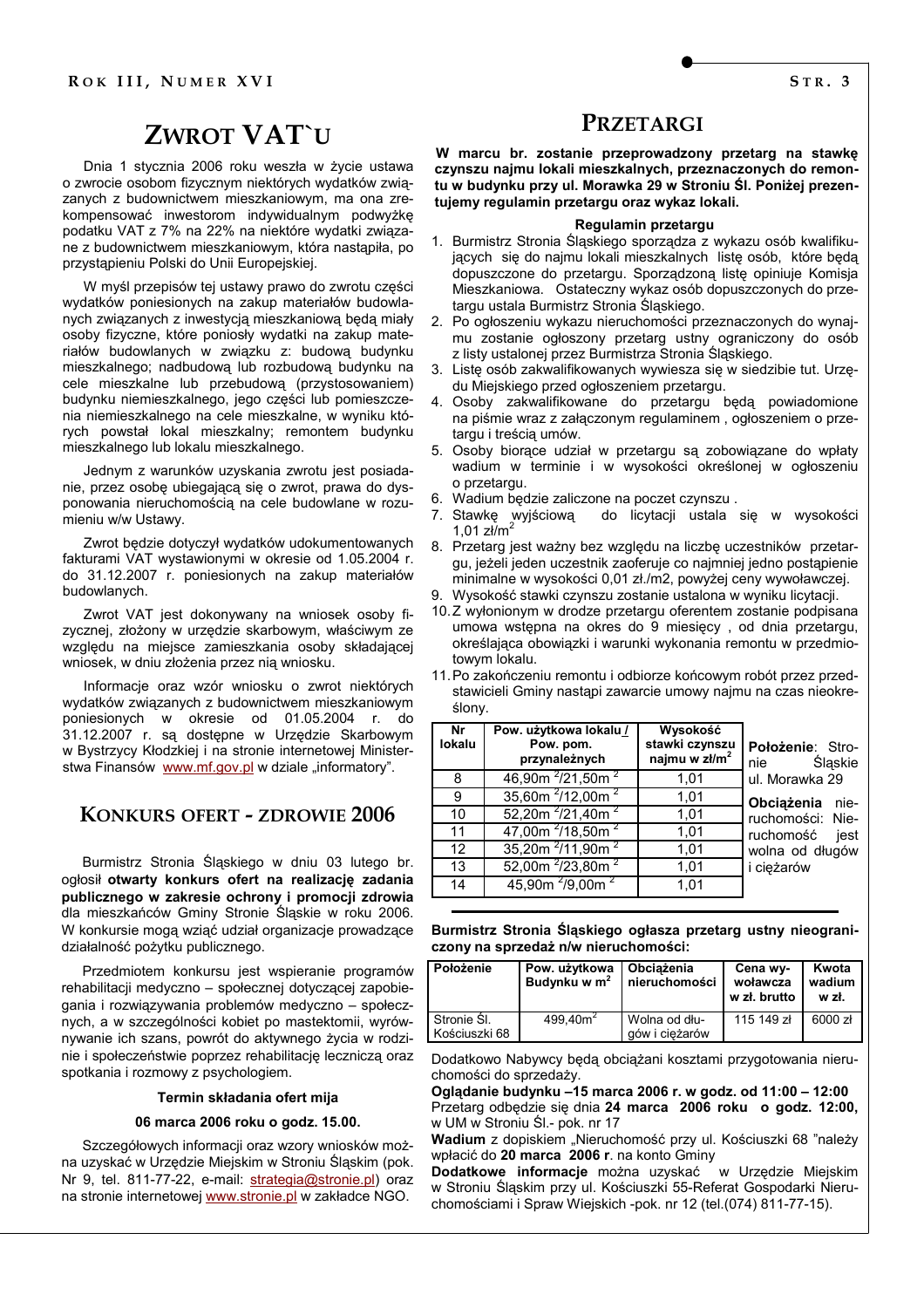# **BECIKOWE**

Ośrodek Pomocy Społecznej w Stroniu Śląskim informuje, że są przyjmowane wnioski o wypłatę "BECIKOWEGO".

O świadczenie mogą ubiegać się rodziny, na dzieci urodzone od 9 listopada 2005 roku i później. szczegółowe informacje - OPS w Stroniu Śląskim ul. Zielona 5. tel. (074) 8141 424.

# ŚWIADCZENIA RODZINNE

W związku ze zmianą ustawy<br>o świadczeniach rodzinnych z dnia 29 grudnia 2005 roku. Zmiana ustawy uchyla art. 25 a ustawy o świadczeniach rodzinnych, który miał stanowić podstawę do weryfikacji uprawnień tych świadczeń w trakcie okresu zasiłkowego.

Przez uchylenie tego przepisu osoba pobierająca świadczenia rodzinne jest zwolniona z obowiązku przedłożenia w terminie do 15 marca 2006 roku oświadczenia o wysokości dochodów członków rodziny uzyskanych w poprzednim roku kalendarzowym.



# **OSTATNI NABÓR**

14 kwietnia 2006 r. o godz. 14:00 kończy sie trzeci nabór wniosków do Programu Inicjatywy Wspólnotowej **INTERREG III Czechy - Polska działa**nie 2.2 "Wspierające Inicjatyw Lokalnych" w Euroregion Glacensis.

Dofinansowane będą projekty realizujące przedsiewziecia zgodnie z priorytetami: wymiany kulturalnej, wymiany młodzieży, sportu, turystyki, rozwoju gospodarczego, demokracji lokalnej, zasobów ludzkich, studiów i koncepcji rozwojowych, ochrony środowiska.

Wnioskodawcami moga być m.in.: jednostki samorządu terytorialnego, organizacje pozarządowe o działalności non profit, stowarzyszenia i osoby prawne działające w dziedzinie rozwoju regionalnego.

Wnioskodawcy, którzy chcą skorzystać z możliwości poprawy błędów formalnych powinni złożyć wniosek do 31 marca 2006 r.

Wniosek należy dostarczyć do Sekretariatu EG:

**Stowarzyszenie Gmin Polskich Euroregionu Glacensis** ul.Łukasiewicza 4a/2 57-300 Kłodzko

# $1\%$  - mały wielki procent

Po pierwsze należy wybrać jedna lub kilka organizacji pożytku publicznego, której chcemy przekazać 1% swojego podatku. Sprawdzić dane organizacji konieczne do dokonania wpłaty: dokładna nazwa, adres, numer konta bankowego. Następnie wypełnić odpowiedni formularz PIT (PIT-36 lub PIT-37) i ustalić wysokość należnego podatku; obliczyć ile wynosi 1% należnego podatku i wpisać te kwote w odpowiednia rubrykę formularza. Obliczoną kwotę należy wpłacić na konto wybranej organizacji, w terminie od dnia 1 maja do 31 grudnia roku podatkowego lub od 1 stycznia do 30 kwietnia roku następnego po roku podatkowym. Wypełnione zeznanie należy złożyć do dnia 30 kwietnia w urzędzie skarbowym.

Więcej informacji na stronie internetowej: www.pozytek.gov.pl i www.stronie.pl.



go.

Dnia 22.03.06 r. Gimnazjum Marianny im. Orańskiej, **DO** raz czwarty, odbyło się "Forum Przy-

szłości". W spotkaniu uczestniczyli uczniowie klas trzecich Gimnazium w Stroniu Śląskim z władzami gminnymi, powiatu kłodzkiego; przedstawicielami Urzędy Pracy, firm i zakładów pracy oraz przedstawicielami szkół ponadgimnazjalych.

Zgodnie z Ustawą o działalności

pożytku publicznego i o wolontariacie

podatnicy podatku dochodowego

od osób publicznych mogą pomniejszyć

podatek dochodowy- wynikający z ze-

znania rocznego (PIT 36, PIT 37)-

o kwotę stanowiącą 1% podatku należ-

nego, przekazując tę kwotę na rzecz

wybranej organizacji pożytku publiczne-

nie na rzecz zarejestrowanych organiza-

cji pożytku publicznego wpisanych

**FORUM PRZYSZŁOŚCI 2006** 

do Krajowego Rejestru Sądowego.

Przekazanie może nastąpić wyłacz-

Celem spotkania było ukierunkowanie młodzieży w podjeciu wyboru szkoły, przybliżenie rynku pracy, zatrzymanie talentów, określenie perspektyw pracy dla młodzieży, przedstawienie atrakcyjności ofert zakładów pracy i inwestorów prywatnych, poznanie planów rozwoju Gminy, poznanie propozycji szkół ponadgimnazjalnych.

### **SŁODKI WYCIĄG**

Rada Sołecka Bolesławowa wyraziła swoje serdeczne podziękowania właścicielom Stacji Narciarskiej "Kamienica" za bezpłatne udostepnienie wyciągów narciarskich dzieciom i młodzieży w okresie ferii zimowych. Rada w geście wdzięczności przekazała



właścicielom stacji tort przedstawiający wyciag narciarski.

PRZYPOMINAMY !!!

◆Straż Miejska przypomina o obowiązku odśnieżania chodników i dróg przez właścicieli posesii oraz o obowiązku usuwania śniegu i sopli z dachów.

◆ Przypomina się o konieczności przedłużenia umów na użytkowanie kwater grzebalnych na cmentarzu komunalnym w Stroniu Śląskim.

Przedłużenia wymagają kwatery zajęte pod pochówek w roku 1985 i wcześniej. Opłata za przedłużenie użytkowania kwatery na okres kolejnych 20 lat wynosi 200 PIN

◆Z dniem 01 marca 2006r. upływa termin składania wniosków o stypendium naukowe, artystyczne, sportowe Burmistrza Stronia Śląskiego. Wnioski można uzyskać w pokoju nr 9.

◆ 15 lutego minął termin składania deklaracji na podatek od środków transportowych. Niedopełnienie tego obowiązku może skutkować pociagnieciem do odpowiedzialności karnej skarbowej (informacia pok. Nr 5).

◆ Przypominamy o obowiązku składania informacji o wystapieniu okoliczności wpływających na zmianę w podatkach lokalnych oraz rolnym i leśnym.

◆ Termin płatności I raty podatków lokalnych mija 15 marca.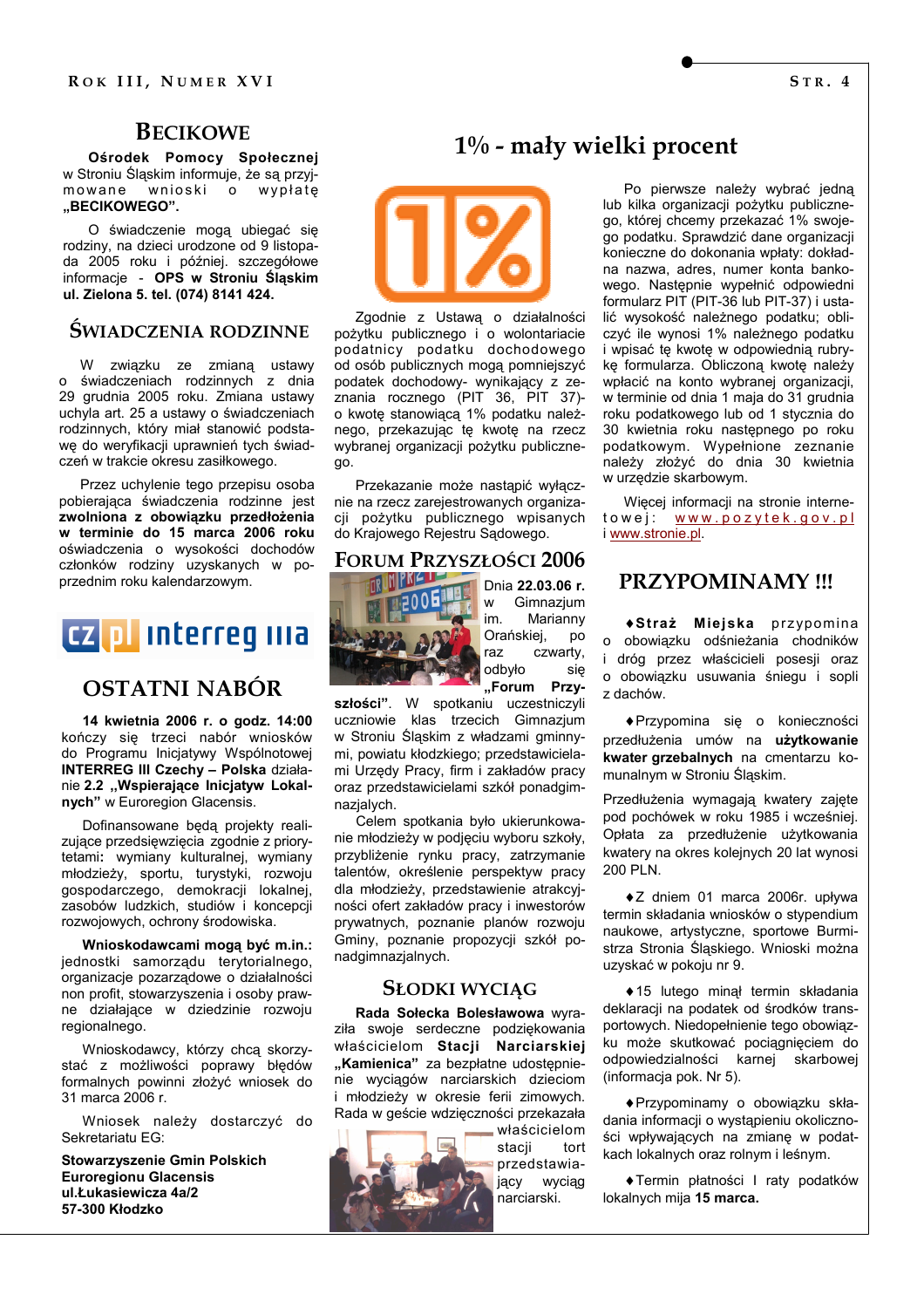# **MATURA TUŻ TUŻ...**

"Bo coś w szaleństwach jest młodości Wśród lotu wichru, skrzydeł szumu.

Co jest madrzejsze od madrości,

#### I rozumniejsze od rozumu..."

Tymi słowami Leopolda Staffa rozpoczyna się zaproszenie na tegoroczną studniówkę maturzystów trzech klas maturalnych: Liceum Ogólnokształcącego, Liceum Profilowanego i Technikum z Zespołu Szkół Ponadgimnazjalnych w Stroniu Śląskim.



Noc z 4/5 lutego 2006 r. była tą noca, która na pewno wszystkim maturzystom, zapadnie głęboko w pamięci. Właśnie w tą noc bawili się w "Górskiej Dolinie" na Balu Studniówkowym - jednym z najważniejszych w ich życiu. Jak tradycia nakazuje, bal rozpoczął się polone-

### ZMIANY W ZARZĄDACH KLU-**BÓW SPORTOWYCH**

Na początku roku w dwóch największych klubach sportowych działających na terenie Gminy Stronie Śląskie: Stowarzyszeniu Pożytku Publicznego "Kryształ Stronie" oraz Miedzyzakładowemu Ludowemu Klubowi Sportowemu "Śnieżnik" nastąpiły zmiany w ich zarządach. Poniżej przedstawiamy aktualne składy zarządu klubów.

#### SPP "Kryształ Stronie":

Kazimierz Drożdż – Prezes Ryszard Wiktor - Wiceprezes Tomasz Olszewski - Wiceprezes Ryszard Łotyszonek – członek zarzadu Julian Szatan - członek zarządu Jerzy Lamch - członek zarzadu

### MLKS "Śnieżnik":

Małgorzata Szczepanek – Prezes Wiesław Ryczek – Wiceprezes Jerzy Węgrzyn - Wiceprezes Jerzy Jończyk – Wiceprezes Członkowie zarzadu: G. Kwaśniewski. D. Burek, Z. Rakoczy, P. Durgiel, G. Majewska, E. Ciura, S. Jaśkiewicz J. Florowski oraz L. Kawa i D. Ostrowski.

zem i należy stwierdzić, że ta część imprezy wypadła rewelacyjnie. Potem głos zabrali obecny dyrektor szkoły p. Grzegorz Weber i poprzednia Pani dyrektor Janina Olkiewicz - Kelner oraz zaproszeni goście p. Violetta Rosińska -Różańska - Dyrektor Wydziału Oświaty Starostwa Kłodzkiego oraz ksiądz Stefan Witczak ("Kruszyna").

Po cześci oficialnej zaczeła sie zabawa... Trudno opisać ją słowami (w tym miejscu zapraszamy do galerii na stronie internetowej szkoły www.zspstronie.oswiata.org.pl). Kolorowe szaleństwo trwało do białego rana. Oj, działo się, działo! Aż chce się powiedzieć jaka szkoda, że studniówka iest raz w życiu... Teraz czeka pozostała już tvlko matura...



# **W NAGRODE DO BRUKSELI**



W piątek 3 lutego laureaci Szkolnego Konkursu Europejskiego otrzymali dyplomy z rak organizatora kon-

kursu Posła Stanisława Jałowieckiego. Dwadzieścia sześć osób pojedzie wiosna zwiedzać Bruksele. Spośród 26 laureatów konkursu znalazły się dwie osoby ze Stronia Śląskiego: Damian Wojtaczka i Ewelina Paździor.

### **TENIS STOŁOWY**

W Międzylesiu rozegrano powiatowe mistrzostwa Szkół Podstawowych w tenisie stołowym. Reprezentacja szkoły ze Stronia w kategorii dziewcząt na 12 zespołów zajęła III m-ce. Chłopcy wywalczyli IV m-ce.

W Brzegu Dolnym rozegrano trzeci wojewódzki turniej klasyfikacyjny młodzików. Stroński "Śnieżnik" reprezentowali: Dominik Ciura, Igor Cygan, Wojtek Jaśkiewicz, Szymon Burek, Krzysztof Studniarz, Daniel Majewski i Renata Ryczek, która zajęła VII m-ce.

# **KULTURALNY WAPIENNIK**



W ubiegłym roku Stowarzyszenie **Muzeum** Wapiennik w Starej Morawie i jego gospodarze zorganizowali interesujace spotkania literackie. W końcu maja Ojciec Jacek Bolewski Jezuita z Warszawy, prezentował

jedną z ostatnich swoich publikacji, książke "Głębia Goethego". Następnie odbyło się spotkanie z Arkadym Radosławem Fiedlerem, który opierał swoje spotkanie na twórczości literackiej Ojca Arkadego i ich wspólnych podróżach. Ostatni literacki wieczór w nastrojowych wnętrzach Starego Wapiennika był z poetą, prozaikiem, grafikiem czeskim z Pragi-Vaclavem Vokolkiem. W Muzeum miały miejsce jeszcze inne ważne wydarzenia, które sprowadziły do Starej Morawy licznych słuchaczy.

Informujemy, że cały czas Wapiennik jest udostępniony zwiedzającym wraz z pracowniami Druku Artystycznego i Ogrodem Japońskim.

### POŁĄCZENI TAŃCEM

Sudeckie Centrum Młodzieży "Astra" wprowadza w życie projekt "Move your body, dance your mind dance as universal language" to projekt wymiany międzynarodowej, której uczestnikami będą młodzi ludzie w wieku 15-25 lat, pochodzący z sześciu państw Europy (Czechy, Polska, Grecja, Malta, Estonia, Hiszpania). Sześcioosobowe grupy młodych ludzi przyjadą do Polski i będą uczestniczyć w zajęciach i warsztatach poświeconych tańcowi. Chca oni ukazać uczestnikom, że taniec jest nieodłącznym towarzyszem życia każdego człowieka. Celem spotkania jest wykorzystanie uniwersalizmu płynącego z tańca do nawiązania dialogu między kulturami. Cele będa realizowane poprzez aktywny udział uczestników warsztatów ruchowych prowadzonych przez profesjonalistów.

Projekt zrealizowany jest od 17 do 24 lutego 2006 roku, w Polanicy Zdrój, uczestniczyć będzie w nim 36 osób. Przedsiewziecie iest finansowane przez Fundacje Systemu Rozwoju Edukacji, Narodową Agencję Programu "Młodzież", a pomysłodawcami i organizatorami młodzież z SCM "ASTRA.

Impreza odbywa się pod patronatem: Starosty Kłodzkiego, Adama Łąckiego i Burmistrza Stronia Śląskiego, Zbigniewa Łopusiewicza.